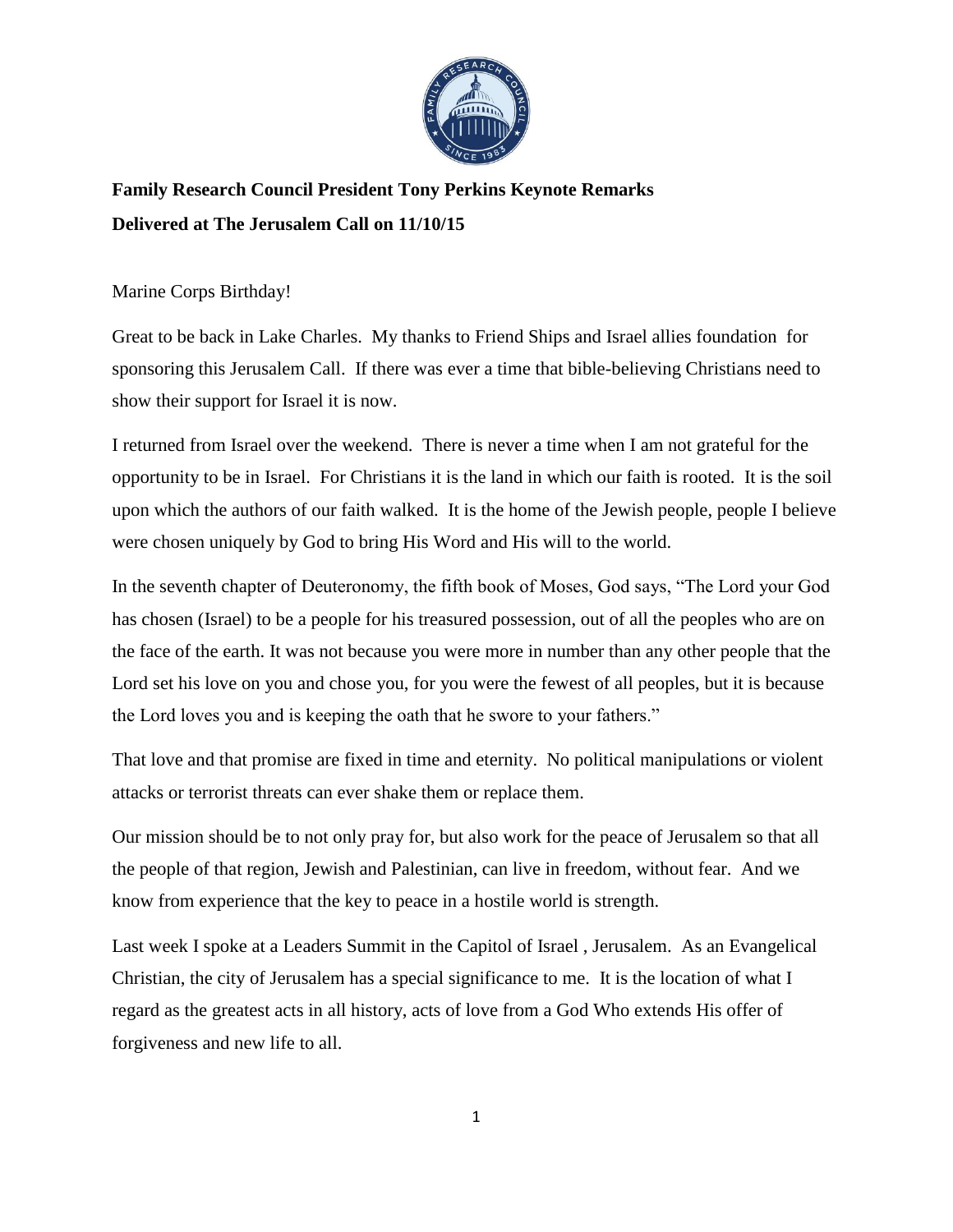These convictions are not unique to me. Faithful Christians throughout the United States affirm them. In a study done last year by the respected Pew Research firm, more than 80 percent of Evangelicals said they believe that God gave Israel to the Jewish people. **1**

There is a small minority of Evangelicals who are wavering in their commitment to Israel. Don't let the media persuade you that this group is anything but an outlier. Those feeling ambivalent about supporting the Jewish state need some good theological education; some teaching about Israel's strategic importance to the United States, and some instruction about all Israel does of value to the Middle East and to the world.

Better yet, they should go to Israel and experience communities in Samaria like Ariel or stand on the Golan Height and look down on Kunetra, a Syrian city just minutes from Israelis border that has become a haven for ISIS. Or watch the effectiveness of Israel's Iron Dome as I did last summer as I was on the Gaza border as Hamas fired nearly 4000 rockets and mortar rounds into Israel.

Last week I noted that the term "Evangelical" refers to someone who believes in the good news about Jesus. So I brought them good news: As a lover and follower of Jesus, we love the people of Israel, and will stand with them through whatever storms may come. But I underscored that it is not a blind love, but a love like that between David and Jonathan. When we disagree we will tell them, but no matter who may desert them or reject them, we will not join them.

As Americans we have reasons to support Israel. Historically, the two defining purposes of our country's foreign policy have been the security of the United States and the protection of vital international interests. There is simply no better representation of those purposes than our country's continued commitment to Israel. As former Israeli Ambassador to the United States Michael Oren wrote a few months ago, "The U.S. has no substitute for the state that, though small, remains democratic, militarily and technologically robust, strategically located and unreservedly pro-American." **2**

A look at any map proves Ambassador Oren correct: While Jordan and Egypt have at least come to some terms with Israel's existence, the rest of the Arab world is either overtly hostile to Israel or less than secretly harbors those who want to destroy her.

Given Israel's loyalty to the United States, her geographic centrality in a vast region in which America clearly has security concerns, her military alliance with America, and her now almost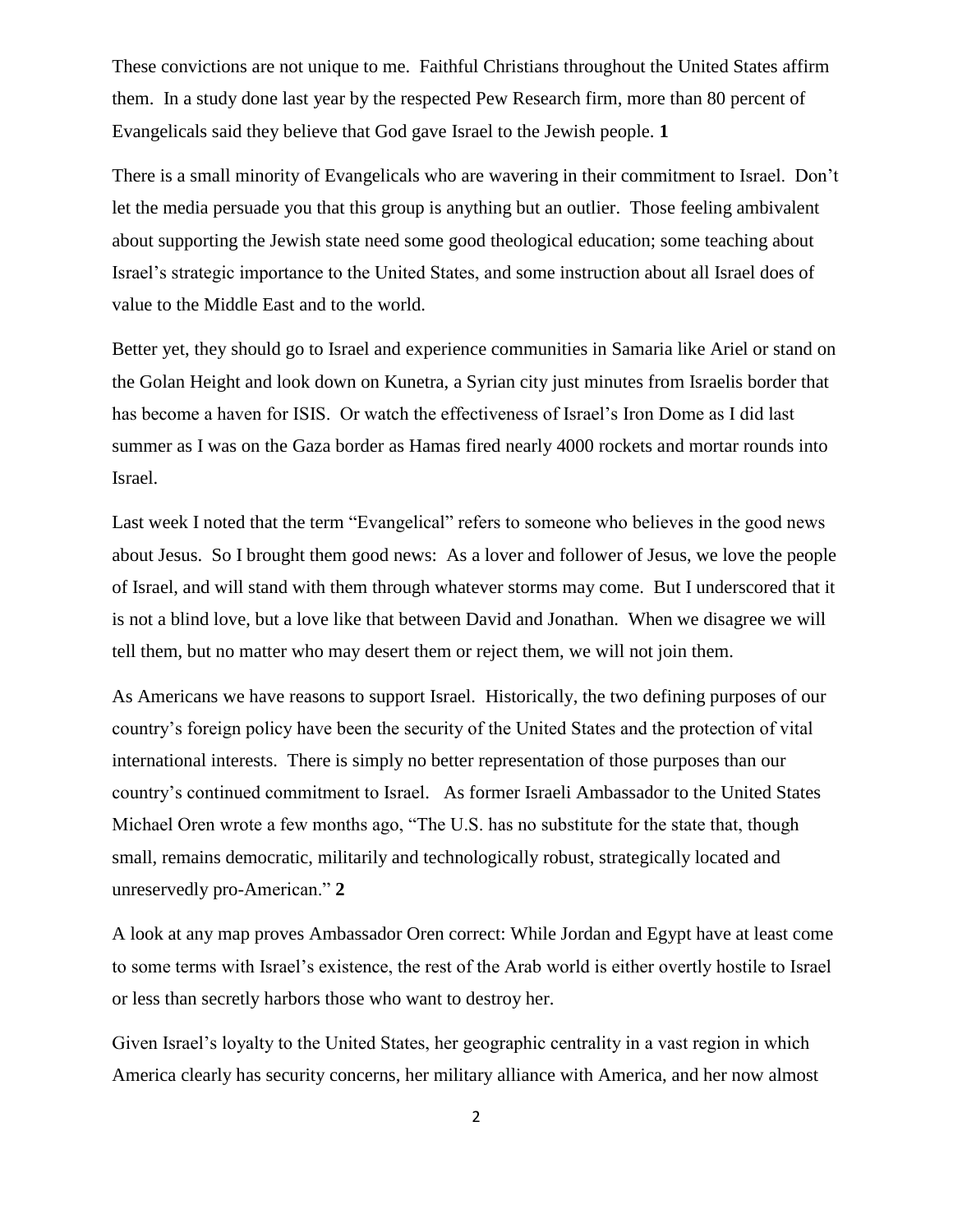seven-decade history of representative self-government, which includes religious freedom, my country has both a moral and a strategic obligation to stand with the Jewish state.

Israel is an island of liberty in a sea of repression and authoritarianism. This dedication to human liberty stems from a belief in human dignity, in the value of every person. And Israel's belief in human dignity is grounded in the Hebrew Scriptures – Scriptures we share with the Jewish people. But it's also grounded in something much more grim: Centuries of persecution for simply being Jewish.

Last Thursday I visited Yad Vashem Holocaust Memorial. The systematic, well-planned, deliberate, and ongoing annihilation of six million men and women, boys and girls moms, dads, brothers and sisters, is indisputable testimony of man's capacity for evil.

But what constitutes evil? Is it not a rejection of the bedrock truth that every person on the earth is made in the image and likeness of his Creator and merits respect and dignity? Destroying legions of those image-bearers was surely one of the greatest evils of all time.

Yet there are those who, even today, would replicate the Holocaust, and do so right in Jerusalem and throughout Israel. Although the United State recently concluded a so-called "deal" with Iran over Iran's attempted development of nuclear weapons, the reality of Iran's mad hatred of Israel remains as deep as ever.

Of course, although Iran is perhaps unique in its longtime quest to develop weapons of mass destruction to destroy Israel, its hatred of Israel is shared by a long list of regimes and organizations dedicated to Israel's eradication.

All of you know the names too well: Hezbollah, the Muslim Brotherhood, Islamic Jihad, ISIS, and other assorted killers and their front groups. As journalist Bret Stephens reported earlier this month in the *Wall Street Journal*, recently an Imam in Gaza said, and I quote:

"Today, we realize why the Jews build walls. They do not do this to stop missiles but to prevent the slitting of their throats." Then, brandishing a six-inch knife, he added: "My brother in the West Bank: Stab!" **3**

What's always a little mystifying to me personally is that Israel is not an expansionist state. It's not as though Israel is seeking to conquer any of its surrounding neighbors or convert them to Judaism.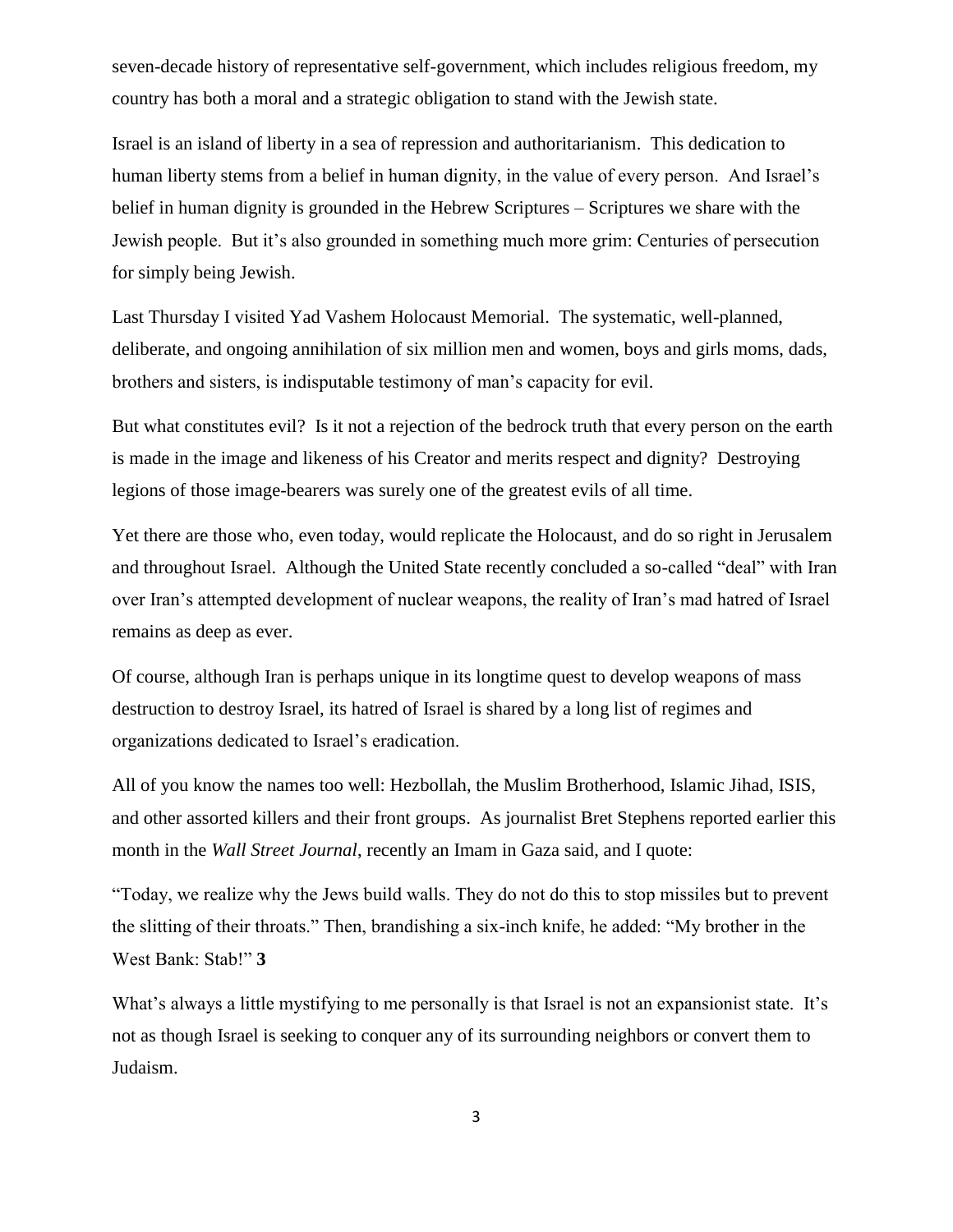Israel, like most Evangelicals in this country, simply wants to be left alone to live in peace and safety or, to borrow a phrase from the book of Micah, to be a place where every person "will sit under his vine and under his fig tree, with no one to make them afraid" (Micah 4:4).

Yet the policies of our President are eroding Israel's capacity for the safety and liberty it deserves.

Let me be clear about something: I don't know President Obama's motives. He claims to be Israel's friend and, in his words, "the closest thing to a Jew that has ever sat" in the Oval Office" of the White House. **4**

All I can say is that his policies don't reflect it. CNN reported last week about what was happening in Jerusalem while I was there, "A growing sense of fear has worked its way into the tension of everyday living, as a wave of attacks on Israelis and violent clashes between Palestinian protesters and Israeli forces has kept people off the streets. Those who do wander out walk cautiously, perhaps even fearfully, keeping an eye out for anything or anyone unusual." **5**

Let me say something so obvious that is often ignored: If we want peace in the Middle East, it starts with Israel's enemies finally acknowledging two basic things: Israel's right to exist and to exist as a Jewish state. Until those hurdles are cleared, I fear that supposedly incremental progress will lead only to ongoing conflict.

America's commitment to Israel has to be composed of more than good intentions and highsounding words. It has to be material in the form of vital military assistance. It has to be practical in terms of sound strategic policy. It has to be brave enough to weather criticism from the so-called "international community." And it has to be principled enough to be unwavering, resolute, and unbending.

More than 30 years ago, Ronald Reagan expressed his commitment to those very things. "Since the rebirth of the State of Israel, there has been an ironclad bond between that democracy and this one," he said. And he continued, "Back in 1948 when Israel was founded, pundits claimed the new country could never survive. Today, no one questions that Israel is a land of stability and democracy in a region of tyranny and unrest ... America has never flinched from its commitment to the State of Israel--a commitment which remains unshakable."